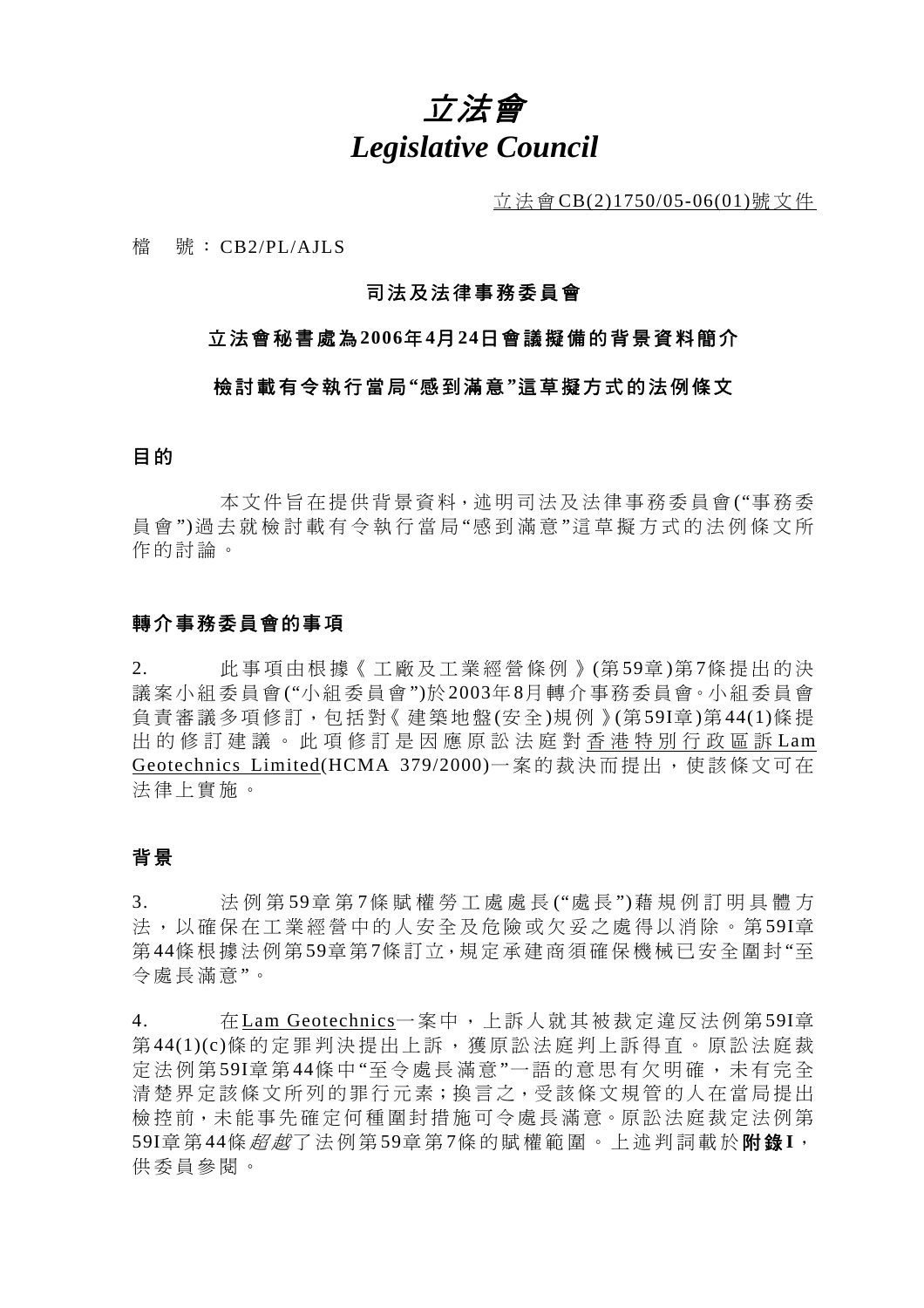5. 因應此項裁決,當局已修訂規例第44(1)條,訂明所規定的具體 安全措施,並將"至令處長滿意"一語從該規例中刪除,以消除該語句的不 明確之處。該項修訂已於 2003年11月28日生效。由於該項法庭裁決或會影 響到其他載有令執行當局"感到滿意"這草擬方式的法例條文,小組委員會 將此事交由事務委員會跟進。

#### 事務委員會的討論

#### 有關會議

6. 事務委員會曾於2003年12月 18日 及2005年7月12日的會議上討論 此事。

#### 問題涉及的範圍

7. 在2003年12月18日的會議上,政府當局就附屬法例中載有令執行 機構"滿意"一語的條文這問題,向委員簡述問題涉及的範圍,又告知委員其 對檢討這類條文的初步看法。吳靄儀議員及余若薇議員指出,要全面檢討 這類條文,工作極其艱巨,因此政府當局在展開進一步行動前,應首先信 納這問題確實存在。余若薇議員亦指出,政府當局並無就該案提出上訴, 未必意味其接納此項裁決。何俊仁議員表示,政府當局應研究原訟法庭作 此裁決的理據,盡快提出意見。鑒於委員提出的上述關注,事務委員會要 求政府當局分析 Lam Geotechnics一案的判詞, 以期評估該項裁決對其他 類似法例條文的影響,再決定應否就有關的法例條文進行全面檢討。

8. 在2005年7月12日的會議上,政 府當局告知委員,當局接 納 法庭對 Lam Geotechnics一案的裁決,附屬法例的條文若載有有關草擬方式,可 引 起對其明確性及超越賦權範圍問題的關注。政府當局向委員解釋,載有 令執行當局 "感到滿意"這草擬方式的法例條文,實際上 可基於兩個理 由 受 到質疑 –

- (a) 因應Lam Geotechnics一案,載於附屬法例的這類條文或未能充 分 具體地訂明罪行的元素,亦 超越賦權條例的範圍。
- (b) 鑒於岑國社 訴香港特別行政區 [2002] 2 HKLRD 793一 案,就 人 權 角度而言,關於這類條文是否有效,亦可引起法律是否明確的 問題。這類條文可基於其內容過於空泛、不明確又界定不清, 不 符 合 《 基 本法》第 三十九 條 或 《香港人權法案》第 十 一 (一 ) 條的規定而受到質疑。這會影響到附屬法例中在賦權範圍問題 方面經得起質疑的條文,亦會影響到主體條例的條文。

<sup>9.</sup> 政府當局於 2005年7月 12日的會議上告知委員,當局 找到 86條附 屬法例及10條主體 法 例,當中 載 有 類似 至令執行當局"感到滿意"一語草擬 方式的條文。經初步檢討,當局發現該96條條文似乎沒有清楚列明所訂罪 行的元素。該96條條文列載於政府當局 為2006年 4月 24日事務委員會下次 會議提供的文件 [立法會 CB(2)1750/05-06(02)號文件 ]的附件中。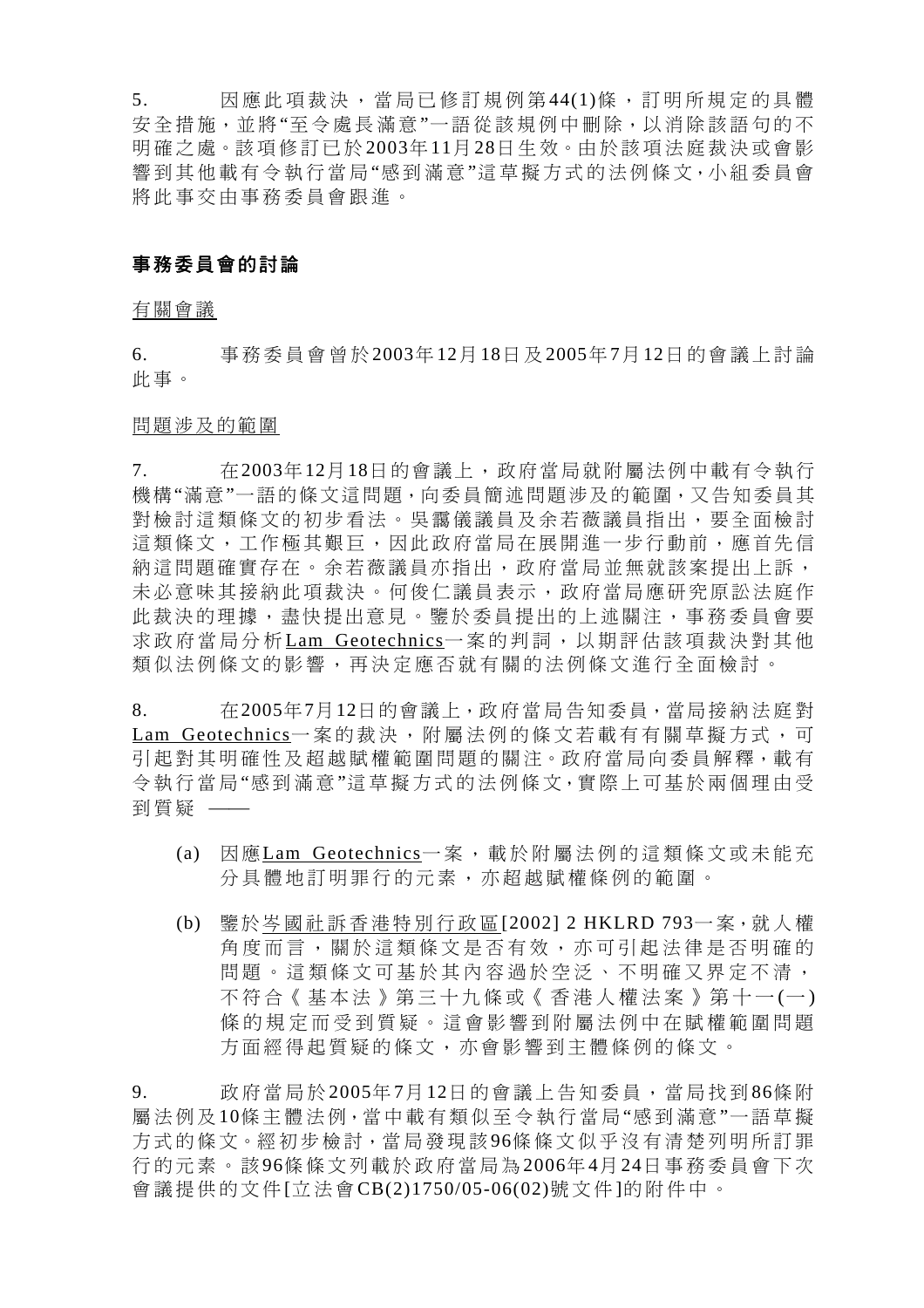10. 余若薇議員指出,法例條文如載有同類的草擬方式,如"處長認 為合適"等,亦會導 致類似Lam Geotechnics一案的問題。政府當局 回應時 表示,當局知悉亦有其他類似的草擬方式,如載有執行當局"可接受"或執 行當局"認為"等字眼,但這類條文不多,而且部分與罪行無關。政府當局 認 為,這類條文須作 個別研究 。

#### 檢討法例條文

11. 吳靄儀議員及李柱銘議員於2005年7月12日的會議上指出,既然 該草擬方式已令某些法例含糊不清,導致檢控困難,當局應盡快進行全面 檢討。李柱銘議員關注到,有些人或會因此項法例漏洞而有心挑戰法律。 由於有關法例條文大多涉及公眾衞生及安全事宜,政府當局實無法承擔市 民集體就法律提出質疑的風險。吳靄儀議員促請政府當局就檢討該等條文 並提出法例修訂設定時間表,並建議政府當局成立內部特別工作小組,以 求 早日完成 此項工作。

12. 政府當局在 2005年7月12日的會議上表示,當局 打 算 對載有有關 草擬方式的法例條文進行檢討。政府當局指出,就某些法例條文而言,使 用這草擬方式或已可達到滿意效果。因此, 在進行檢討時, 必須逐項評估, 以決定有關條文是否有需要作出修訂。

13. 政府當局亦解釋,與此同時,刑事檢控專員已提醒所有檢控主 任 注意 Lam Geotechnics一案的法庭裁決。如有關於載有這草擬方式 (或 類 似方式)的條文所訂罪行的證據,檢控主任會研究該條文,以決定是否提 出檢控,如 檢控主任 關注到有關條文是 否有效而決定不提出檢控,他會建 議有關政策局/部門修訂該條文。政府當局又表示,當局會就此事進行內 部諮詢,並會向事務委員會匯報將予採取的做法。

#### 最新情況

14. 政府當局會於2006年 4月 24日 的下次會議上,向事務委員會簡報 其就載有有關語句的法例條文所作檢討的結果。

#### 相關文件

15. 其 他 相 關文件一 覽 表 載 於 附 錄 **II**。 該 等 文件可在立法會 網 站 (http://www.legco.gov.hk)閱覽 。

立法會秘書 處 議會事務部2 2006年 4月 18日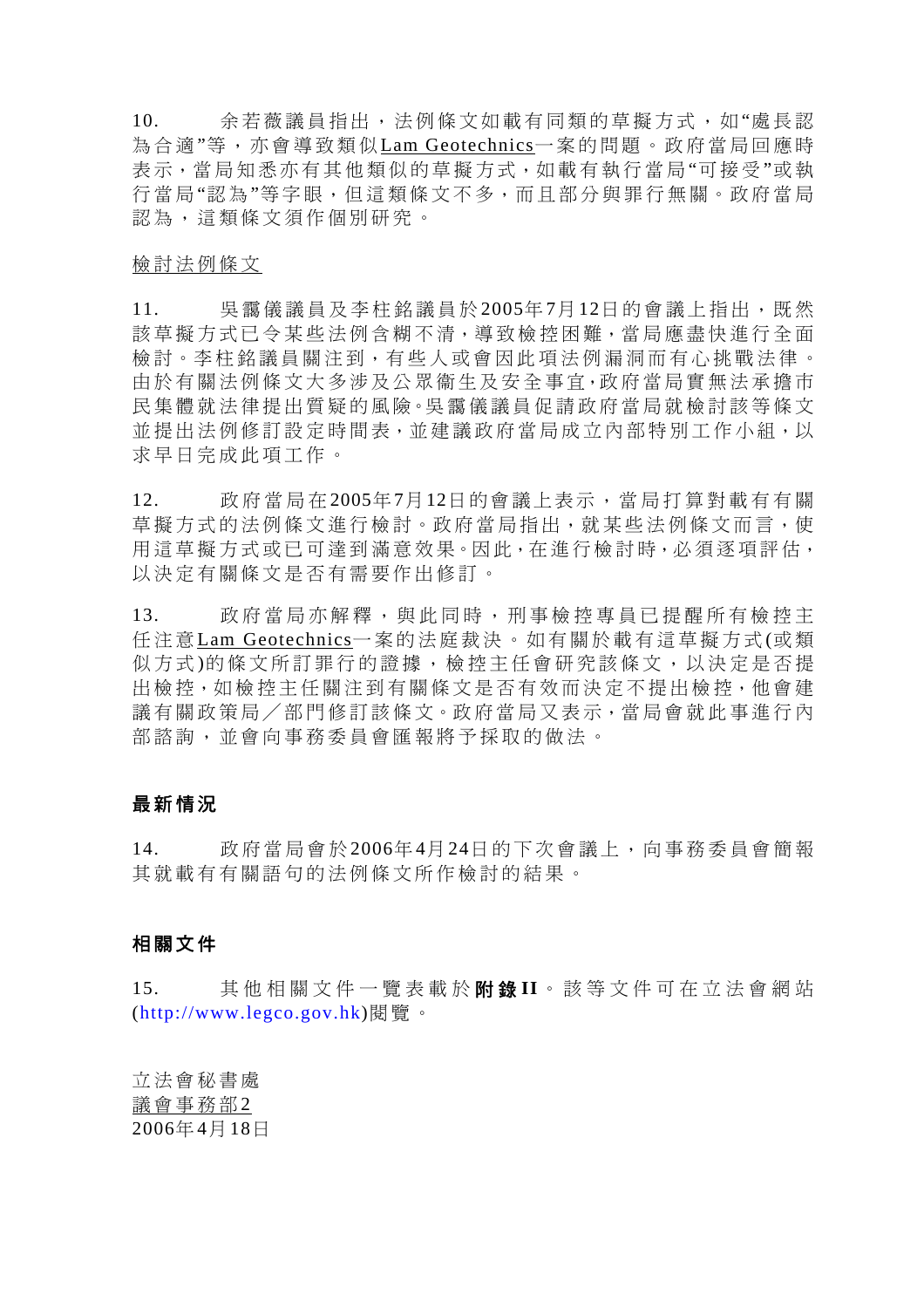HCMA 379/2000

# **IN THE HIGH COURT OF THE HONG KONG SPECIAL ADMINISTRATIVE REGION COURT OF FIRST INSTANCE**  MAGISTRACY APPEAL NO. HCMA 379 OF 2000 (ON APPEAL FROM WSS 13454 OF 1999)

\_\_\_\_\_\_\_\_\_\_\_\_\_\_\_

**BETWEEN** 

HKSAR Respondent

and

LAM GEOTECHNICS LIMITED Appellant

\_\_\_\_\_\_\_\_\_\_\_\_\_\_\_\_

Before: Hon Beeson J in Court

Date of Hearing: 8 September 2000

Date of Handing Down Judgment: 20 November 2000

J U D G M E N T \_\_\_\_\_\_\_\_\_\_\_\_\_\_\_

\_\_\_\_\_\_\_\_\_\_\_\_\_\_\_

 The Appellant company appeals against its conviction for a contravention of Section 44(1)(c) of the Construction Sites (Safety) Regulations (CS(S)R) made under the Factories and Industrial Undertakings Ordinance (FIUO), Cap. 59.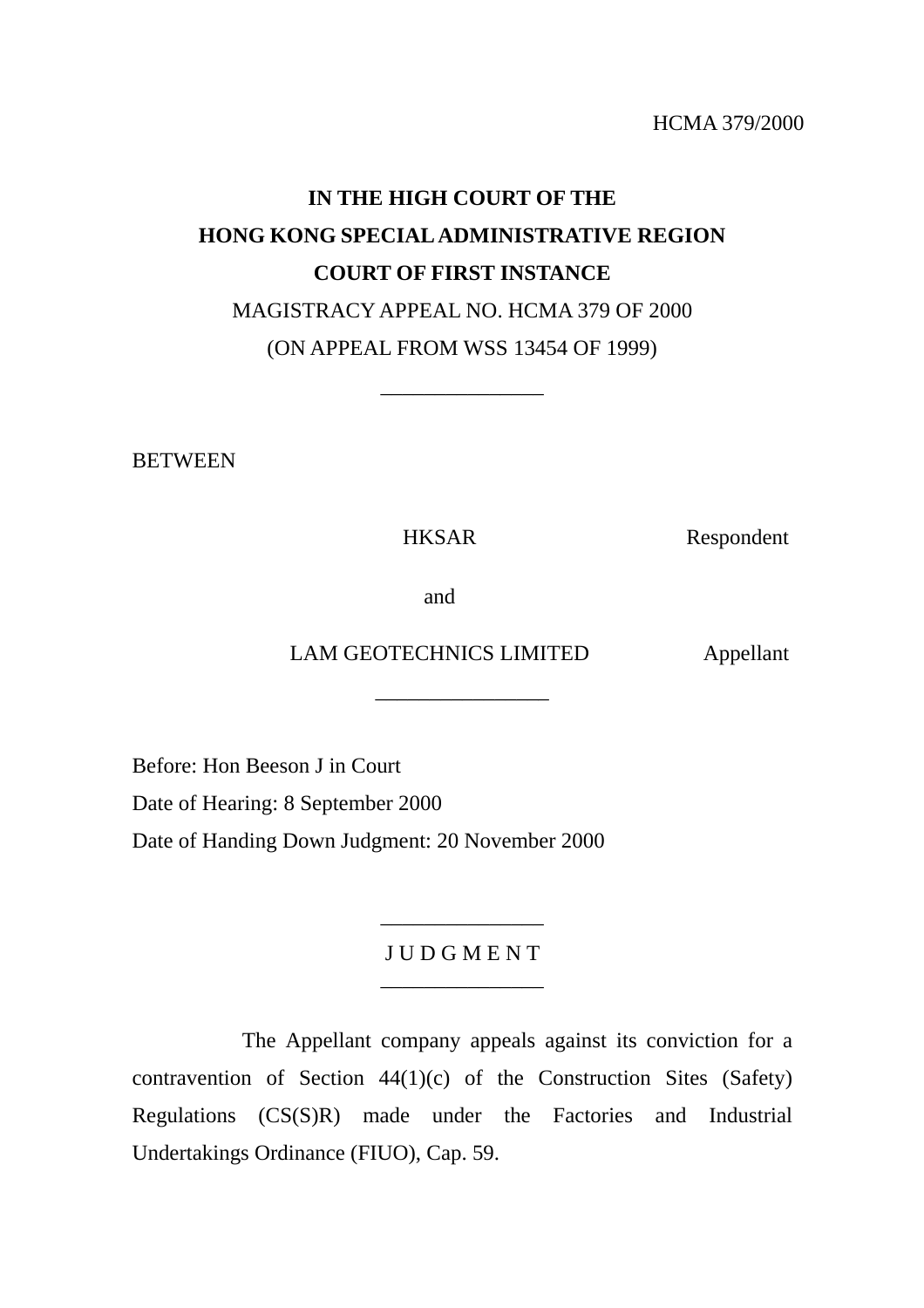The particulars of the information were that the Appellant on 6 January 1999, being the contractor responsible for a machine, namely a drilling rig at Kong Sin Wan Reclaimed Area … "did fail to ensure that every dangerous part of the machinery was securely fenced to the satisfaction of the Commissioner, such machinery not being in such a position or of such construction as to be as safe to every workman on the construction site as it would be if it were securely fenced."

 There was no dispute about the facts of the case. The site was in an area being considered for the construction of a highway to link the northern shore and western shore of Hong Kong Island. The Appellant was engaged by the HKSAR Government to determine the alignment for part of the route. To carry out this task soil samples were required from areas along the route.

 A labour sub-contractor (PW 3) working for the Appellant was with his employee (PW 4) using a drilling rig to obtain soil samples at the site. The Appellant owned the drilling rig which had a shaft which revolved at 1000 to 2000 revolutions per minute, with a guard to fence off the shaft. The guard did not provide complete fencing; a gap of about 24 cm was not covered. PW 4 was standing near the rig when he slipped, his clothing came into contact with the exposed part of the rotating shaft and his right arm was torn off.

### *Grounds of appeal*

 The main ground of appeal was that the Magistrate erred in law by ruling that Appellant had a case to answer, insofar as he held the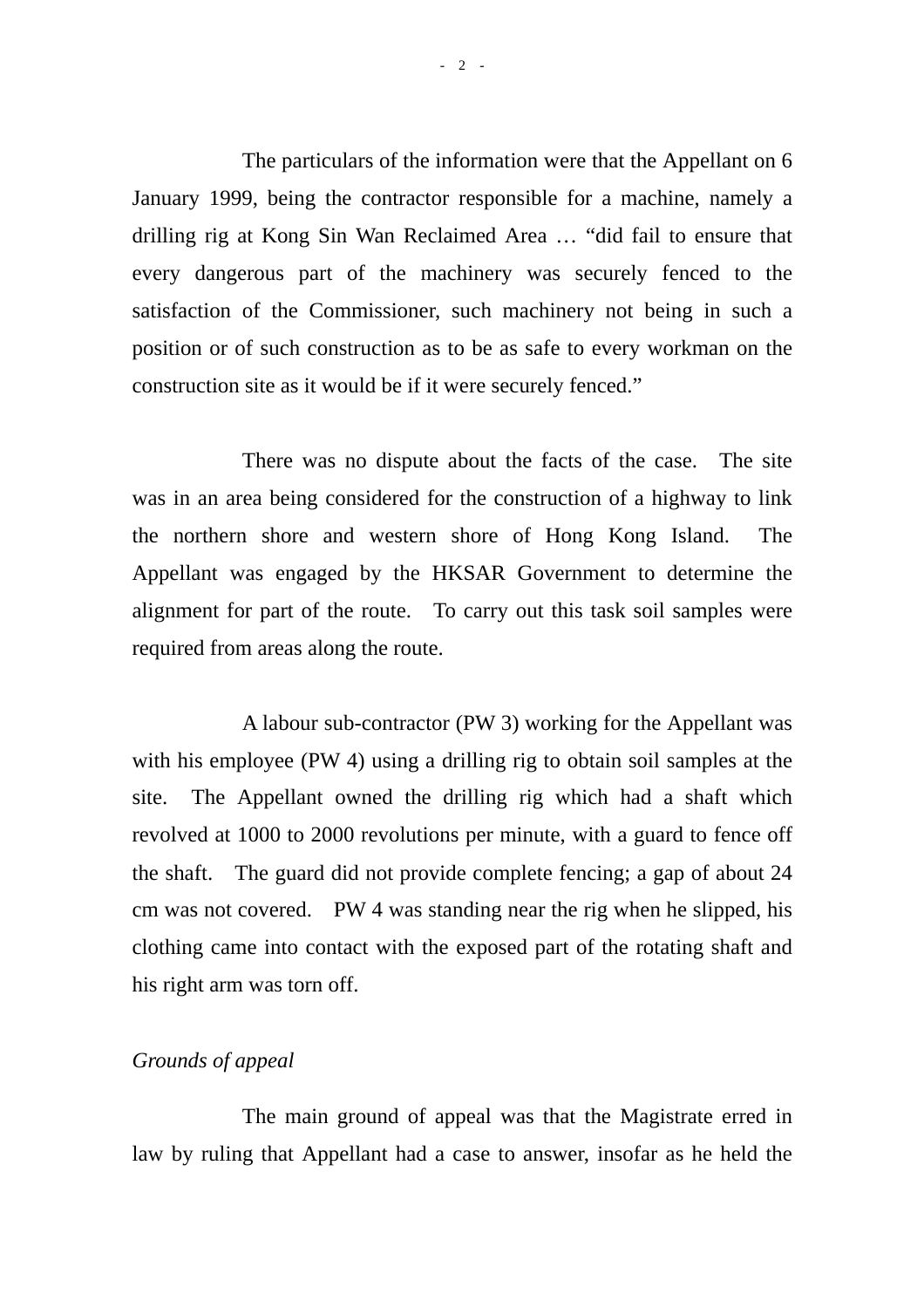words "shall ensure that … every dangerous part of … machinery for which he is responsible is securely fenced to the satisfaction of the Commissioner …," in the subsidiary legislation on which the relevant criminal liability was founded, should be construed as affording a defence, which Appellant had the onus of establishing on a balance of probabilities.

 The Appellant argued that the elements of the offence were incompletely defined by Regulation 44, because of ambiguity and uncertainty inherent in the words – "to the satisfaction of the Commissioner", which qualified the absolute obligation to ensure that dangerous parts of machinery were securely fenced. Further, persons, including the Appellant, who were required to regulate their conduct in accordance with Regulation 44, could not ascertain, unless and until a prosecution was instituted, what fencing measures, falling short of complete observance of the unqualified obligation to ensure secure fencing, would satisfy the Commissioner.

 The Appellant argued that the regulation was ultra vires enabling powers conferred on the Commissioner by the parent Ordinance, because by including the words "to the satisfaction of the Commissioner", it failed to prescribe with sufficient particularity the elements of a criminal offence, either the means of ensuring the safety of persons in industrial undertakings, or, the means of securing the removal of any danger or defects.

 The elements of the offence were not sufficiently defined unless fencing criteria which would satisfy the Commissioner for the purposes of Regulation 44 were prescribed by law, or alternatively, if not prescribed by law, the Commissioner had previously taken sufficient steps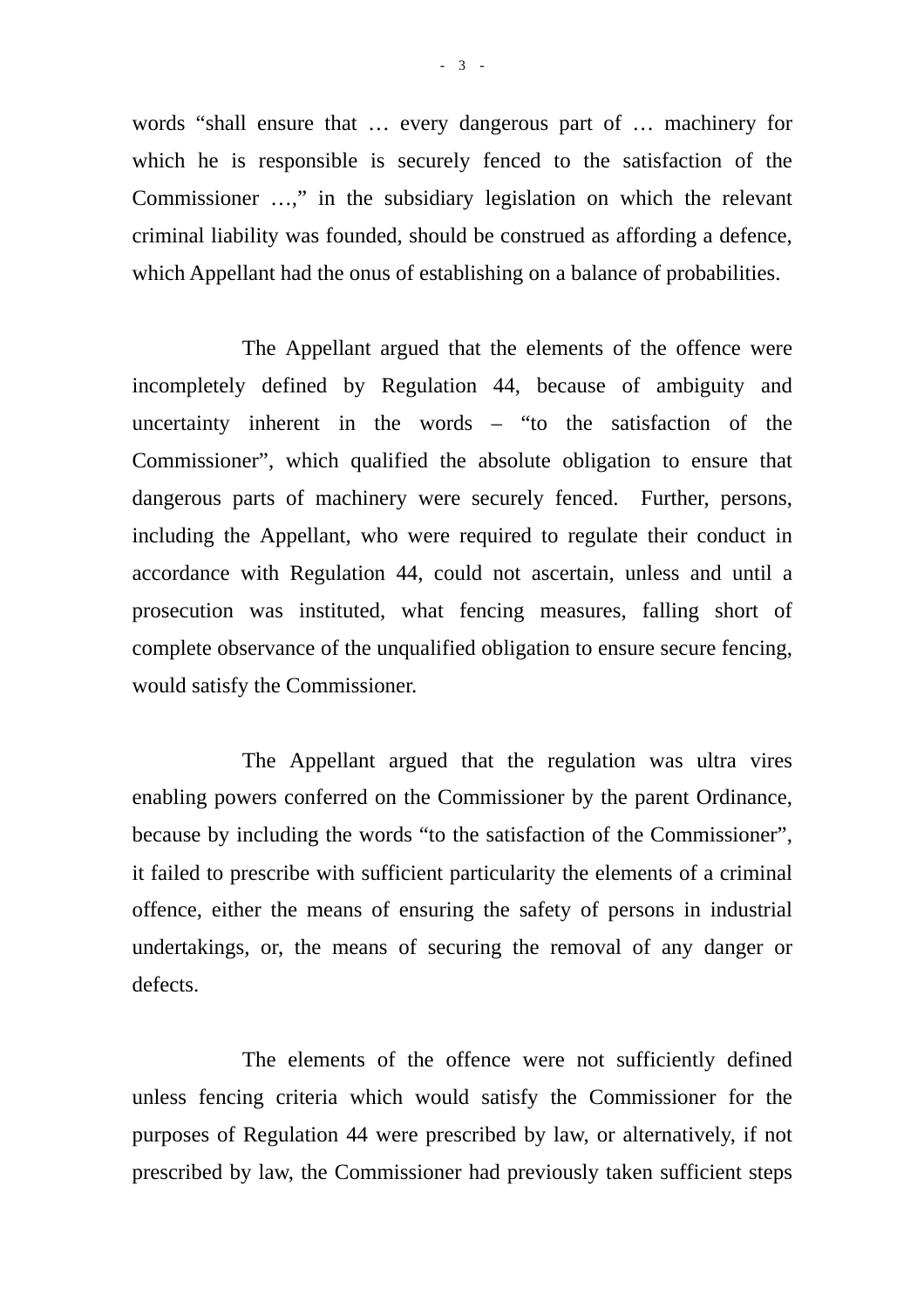to notify what his criteria were, either generally, or, at least, to the Appellant company.

 The prosecution had to prove beyond reasonable doubt that the Appellant had failed to fence according to such criteria. Failure to fence to the satisfaction of the Commissioner could not be established simply by the Commissioner instituting a prosecution for contravention of Regulation 44. Counsel for the Appellant submitted that the charge should be struck out or, alternatively, that the court should find the prosecution had not established a prima facie case against the Appellant.

### *Ground 2*

 The second argument was that even if the Court decided the Magistrate rightly held Regulation 44 imposed an onus on the Appellant to show the Commissioner was satisfied with the fencing arrangements, the Appellant had discharged that onus. The Appellant relied on the arguments made to the Magistrate as to the correct approach to be adopted by the Court, in deciding whether the Commissioner has indicated expressly or impliedly that he is satisfied with fencing arrangements.

### *Ground 3*

 This ground, (which assumed that the Magistrate was right in law as to the burden cast on the Appellant) was that the Magistrate wrongly disallowed questions put by defence counsel when cross-examining prosecution witnesses to elicit evidence about the past policy and practice of the Commissioner relating to fencing of drilling rigs which satisfied him. Defence counsel's attempts to adduce evidence to discharge the onus, had been impeded or prejudiced.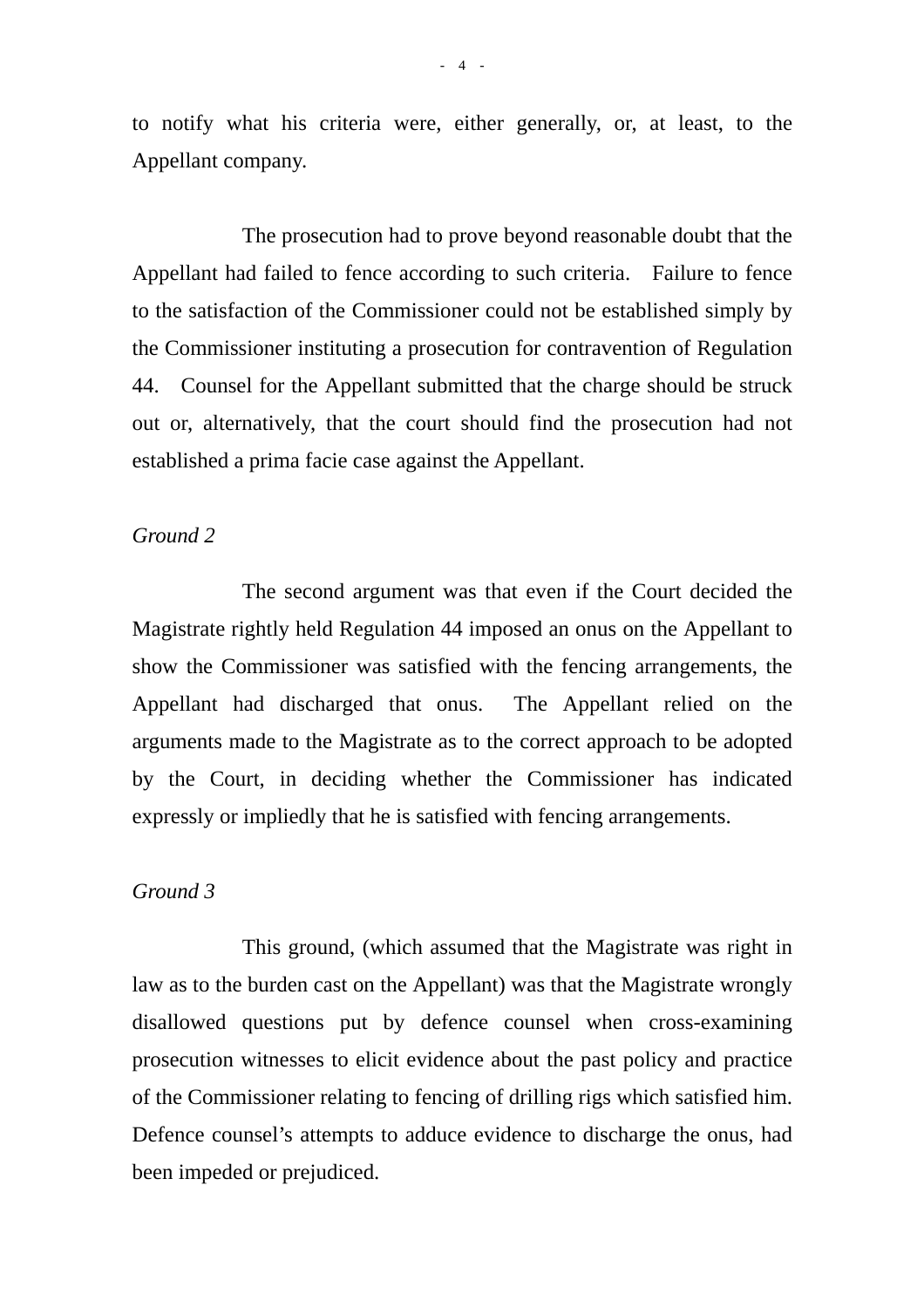## *Consideration of Ground 1 Regulation 44*

 Regulation 44 of the CS(S)R, including the words "to the satisfaction of the Commissioner" derives from the Factories and Workshops Regulations, made under the Factories and Workshops Ordinance No. 18 of 1937, which came into force on 1 January 1938. The Ordinance appears to have followed the United Kingdom Factories Act 1937, although in simpler form.

 The 1937 Hong Kong Regulations regarding the duty to provide protection from dangerous parts of machinery are expressed differently from their equivalents in the UK legislation.

 Mr Collins, for the Appellant, contended that Regulation 44 is apparently the sole survivor of a style of legislative drafting and an administrative outlook from a period in the colonial era when, he opined, challenges to the vires of subsidiary legislation were rare, with the emphasis more on administrative control than on the observance of strict niceties of the law.

Regulations 13(a)  $\&$  (b) of the 1937 Regulations follow closely sections 12 & 14 of the UK Factories Act 1937. The Appellant accepted the principle in *John Summers & Sons Ltd v. Frost* [1955] AC 740 that a provision which requires, for example "every dangerous part of any machinery should be securely fenced" imposes an absolute obligation which must be fulfilled, even if the practical consequence of so doing is that the machinery becomes commercially unusable.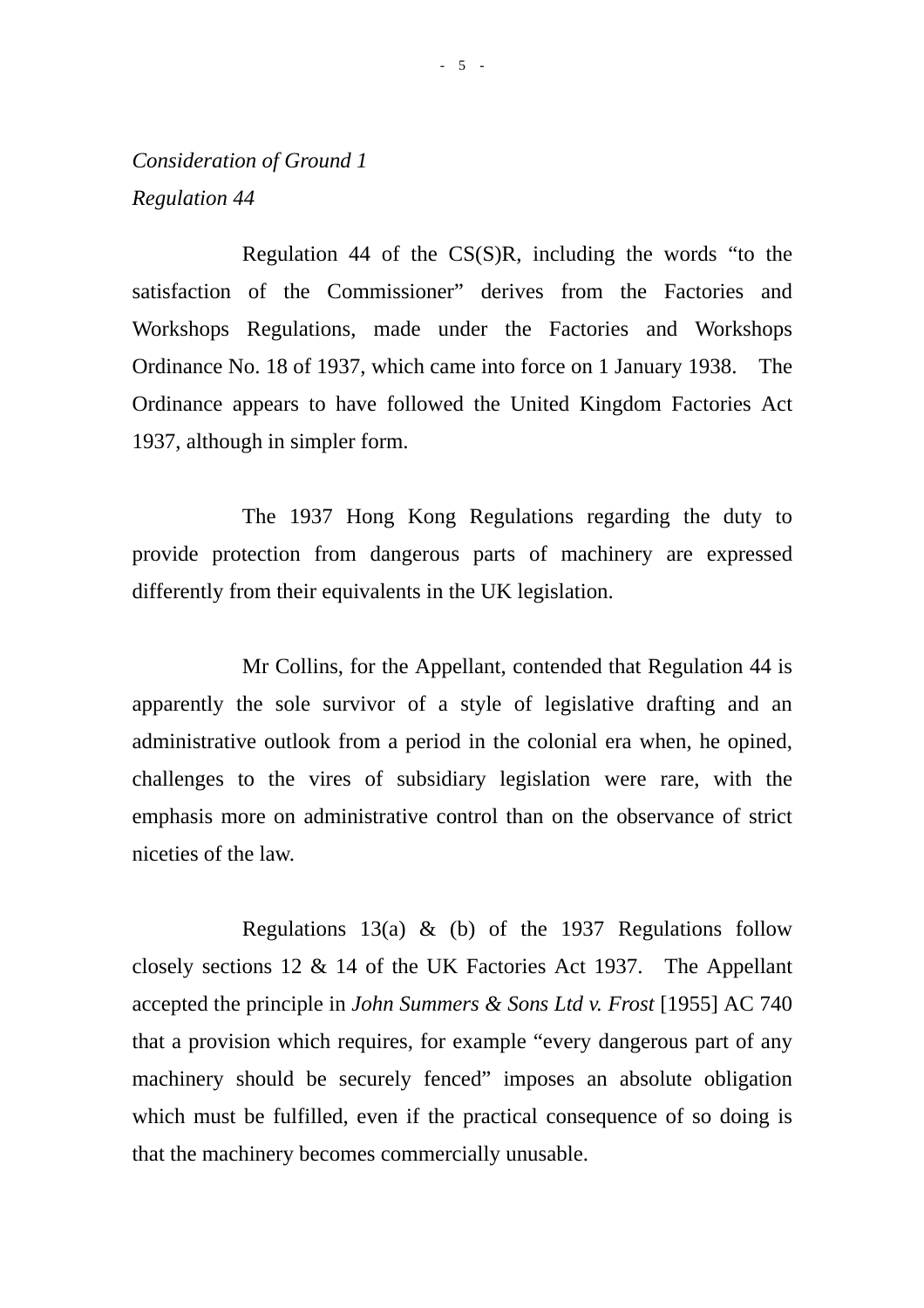However, the 1937 Regulations (Reg. 1) defined "securely fenced" to mean "securely fenced to the satisfaction of the Commissioner". It was submitted that that definition radically changes the character of the offences constituted by contraventions of Regulations 13(a), (b) and (g) of the 1937 Regulations and their contemporary legislative descendant, which is Regulation 44 of the CS(S)R.

 Although the duty remains absolute, it is modified to the extent that the absolute obligation to fence is to be in a manner which meets the Commissioner's satisfaction. This requires, necessarily, that the measures, standards or criteria which would, or do, satisfy the Commissioner in respect of any particular circumstances coming within the ambit of the regulation, shall be made known before any prosecution for a contravention. If not, a person subject to the duty does not know what he must do to fulfil it and is unable to ensure he does not risk breaking the law.

 The Appellant contended that if the Commissioner possesses and exercises a quasi-legislative power to determine by administrative decision what state of affairs amounts to the commission of a criminal offence, he can keep the elements of actus reus hidden. This gives him a dispensing power to decide, at his discretion, that a particular state of affairs is, or is not, a contravention of the regulation.

 The Respondent argued, both at trial and on appeal, that by the actual decision to prosecute, the Commissioner, the prosecuting authority under the Ordinance, has given sufficient indication that the fencing is not to his satisfaction. The Appellant argued, in my view rightly, that such reasoning cannot be correct.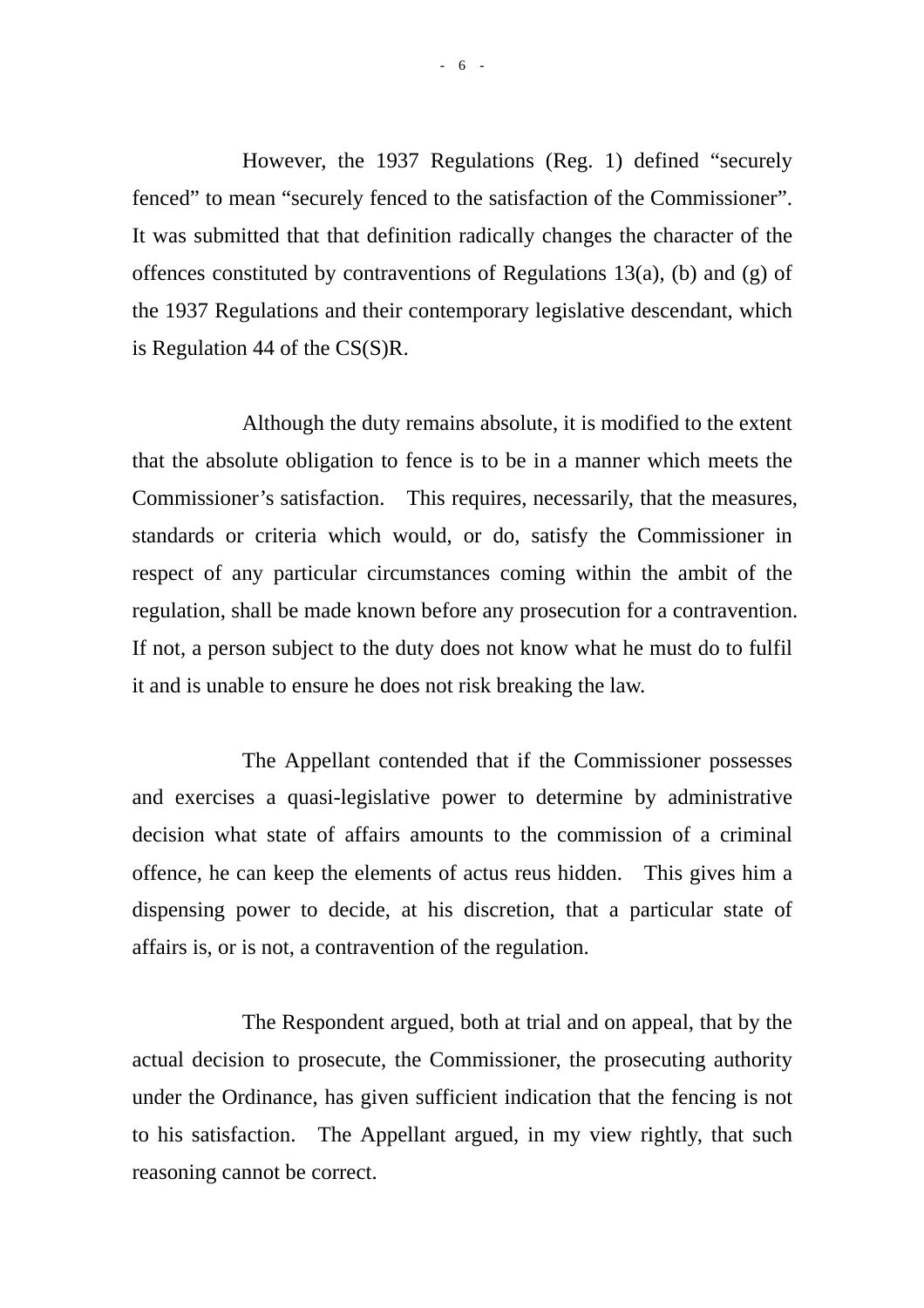The Appellant submitted that the Commissioner must reveal in advance, not ex post facto, what does satisfy him; if not, the offence is tainted with uncertainty. Those who bear the duty thus risk criminal liability for what the Appellant termed "an indefinite spectrum of factual scenarios". The Appellant argued that Reg. 44 as a provision of subsidiary, not primary, legislation, was subject to the *ultra vires* doctrine.

 Viewing comparable legislative provisions does not help decide the point as the words "to the satisfaction of the Commissioner" are used rarely. There do not appear to be any cases in which these words, in the context of Regulation 44, have been examined. At an earlier time, Regulation 45 of the CS(S)R provided that working platforms, openings in floors and "every other place liable to be dangerous to persons" should be "securely fenced to a height of not less than 3 feet, or otherwise protected to the satisfaction of the Commissioner."

 In *Attorney General v. Chiu Chun-hoo*, Criminal Appeal No. 925 of 1983 (unreported), Cons JA held that this provision created one offence, and not as was argued before him, two separate and distinct offences. All the prosecution had to do under Regulation 45 was prove that the place, being a place within the scope of the provision, was not securely fenced to a height of at least 3 feet. Whether the fencing was secure was a matter for the court to determine on the evidence. That provision thus set out clearly the criterion so those subject to it knew how to satisfy it.

 Cons JA considered that the additional words "or otherwise to the satisfaction of the Commissioner" merely provided a Defendant with "a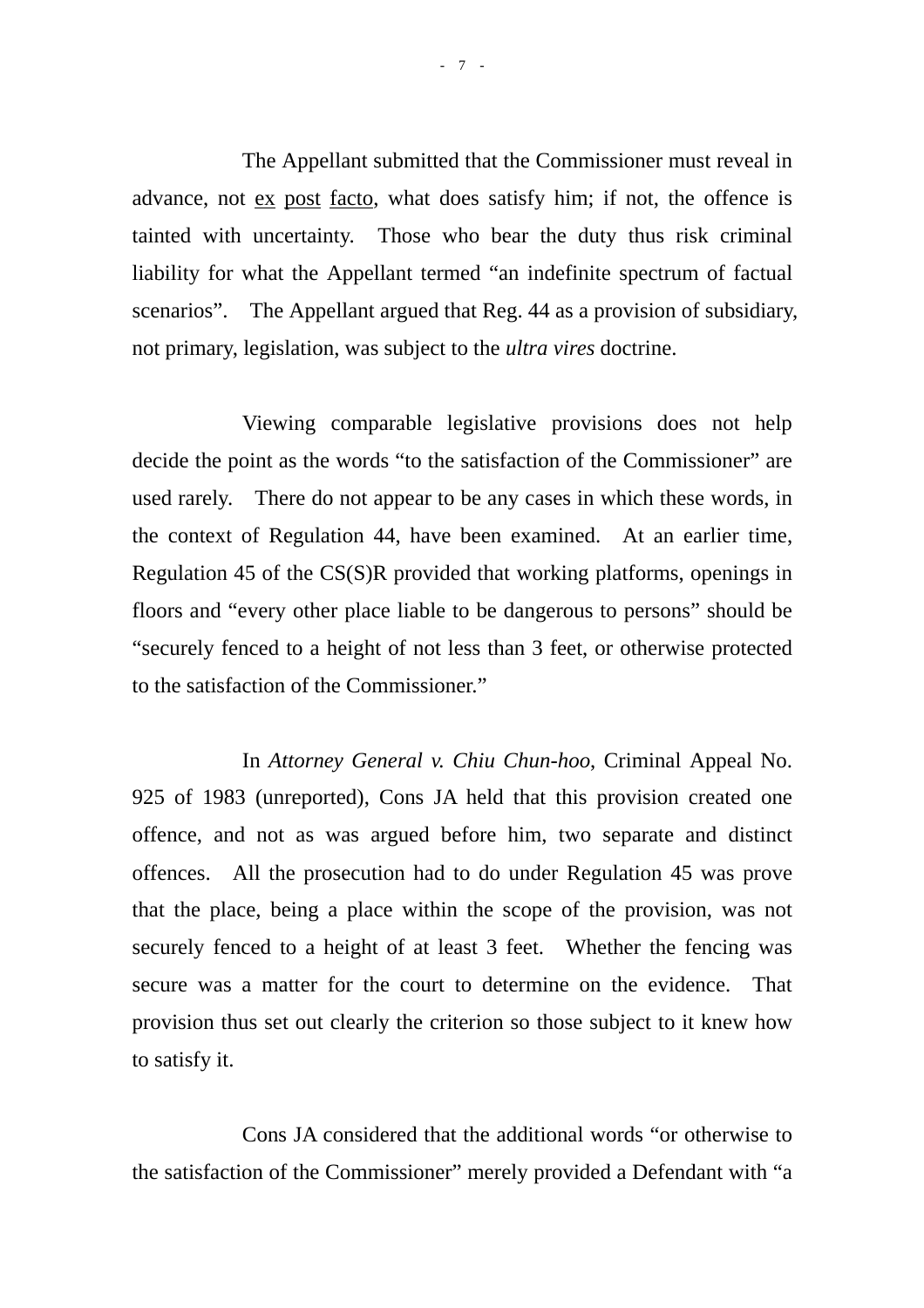possible means of escape from the liability that would otherwise fall upon him". The prosecution had to prove the failure to fence to the requisite height, thereafter it was for the contractor to show, if he could, that the Commissioner was satisfied by some other action on his part.

 A similar provision occurs in Regulation 24(a) of the Factories and Industrial Undertakings Regulations, also made under Cap. 59 (FIUO). In *R v. Meyer Aluminium Ltd* (1985) Magistracy Appeal No. 807 of 1984 (unreported) the meaning of the regulation was considered. An employee fell into an unfenced stairwell and was killed. There was evidence that the Commissioner's Inspectors had visited the site on earlier occasions but did not complain about the state of the stairwell. Leathlean J said "if the Appellant had succeeded in proving upon the balance of probability that the stairwell was protected to the satisfaction of the Commissioner it was entitled to be acquitted". That case was remitted to the Magistrate to make findings "whether the evidence that none of the inspections prior to the accident prompted any complaint by the Commissioner about the stairwell warrants the inference that the stairwell was protected to the satisfaction of the Commissioner".

 Regulation 44 of the CS(S)R differs in structure. The duty is not laid down by reference to clearly specified criteria. There is no question of "or otherwise to the satisfaction of the Commissioner". The prosecution under Regulation 44 must prove all the elements of the offence. According to the Appellant, the provision does not cast a burden on a defendant to show on a balance of probabilities that the Commissioner was satisfied.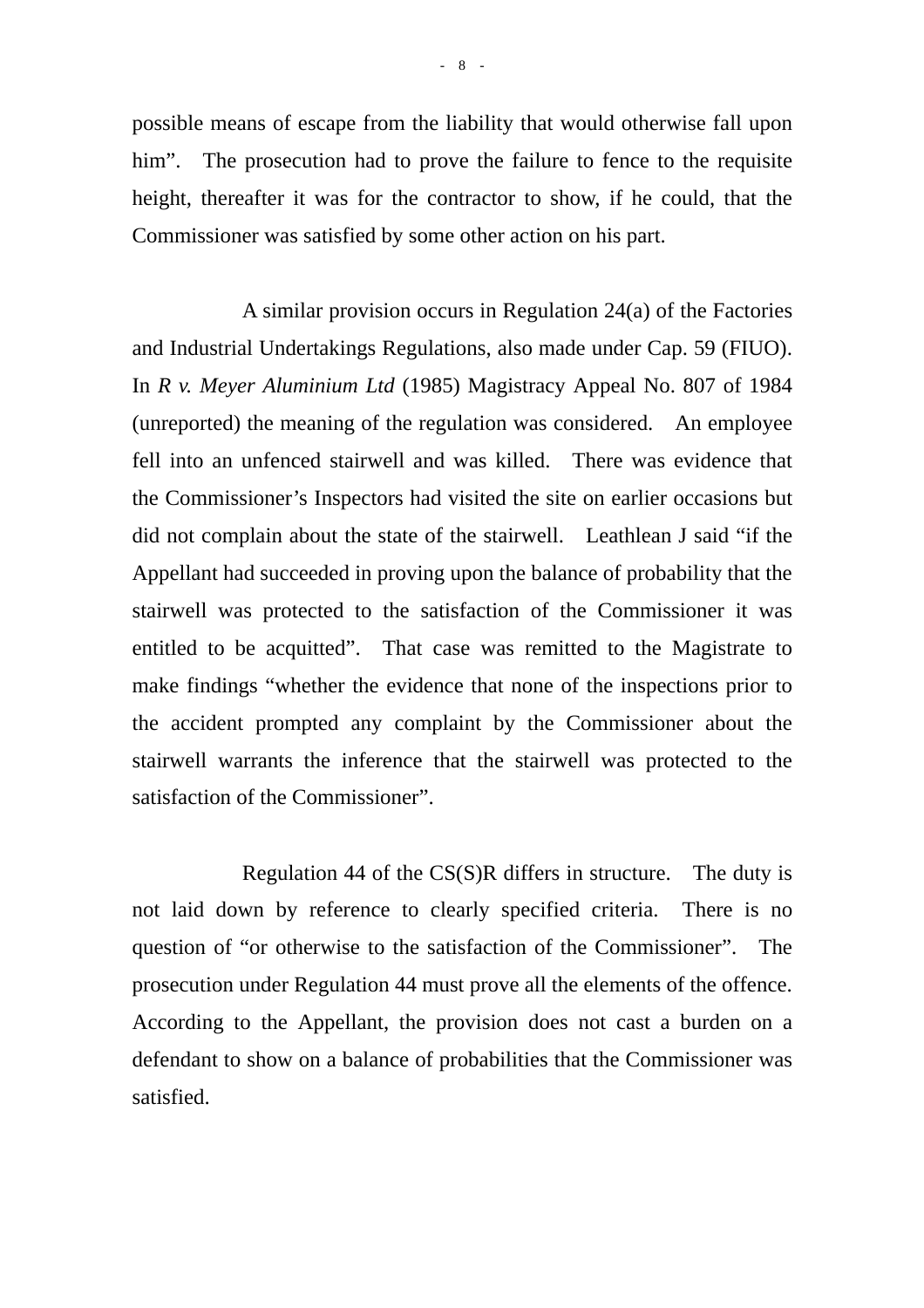The regulation-making power under which the CS(S)R were promulgated is conferred by section 7 of the FIUO on the Commissioner. By section 7(5) regulations made can provide that contravention of specified provisions shall be an offence and may provide penalties for those offences.

 Mr Collins identified three regulation-making powers in section 7(1)(h)(i) and (o) as providing appropriate *vires* for Regulation 44. S. 7(1)(h) enables regulations to prescribe "means of ensuring safety of persons in industrial undertakings"; S. 7(1)(i) enables the prescription of "means of securing the removal of any danger or defect". S.  $7(1)(0)$ , which appears the most relevant, enables duties to be imposed on proprietors, contractors and persons employed.

Section 7(2) enables the Commissioner to make "special" regulations" as appears to him to be reasonably practicable to meet the necessity of particular cases where he is satisfied that it is warranted. This power is expressed to be without prejudice to the generality of the power to make regulations under subsection  $(1)$ . Section  $7(2)$  is almost identical to section 60 of the Factories Act 1937, which conferred a similar power on the Secretary of State in the United Kingdom.

 In *A-G v. Chiu Chun-hoo* (supra), Cons JA distinguished an authority on which the contractor in that case had sought to rely; the case of *Utah Construction & Engineering Property Ltd v. Janos Pataky* [1966] AC 629, an appeal from the Supreme Court of New South Wales to the Privy Council. That case held a regulation requiring that "every drive and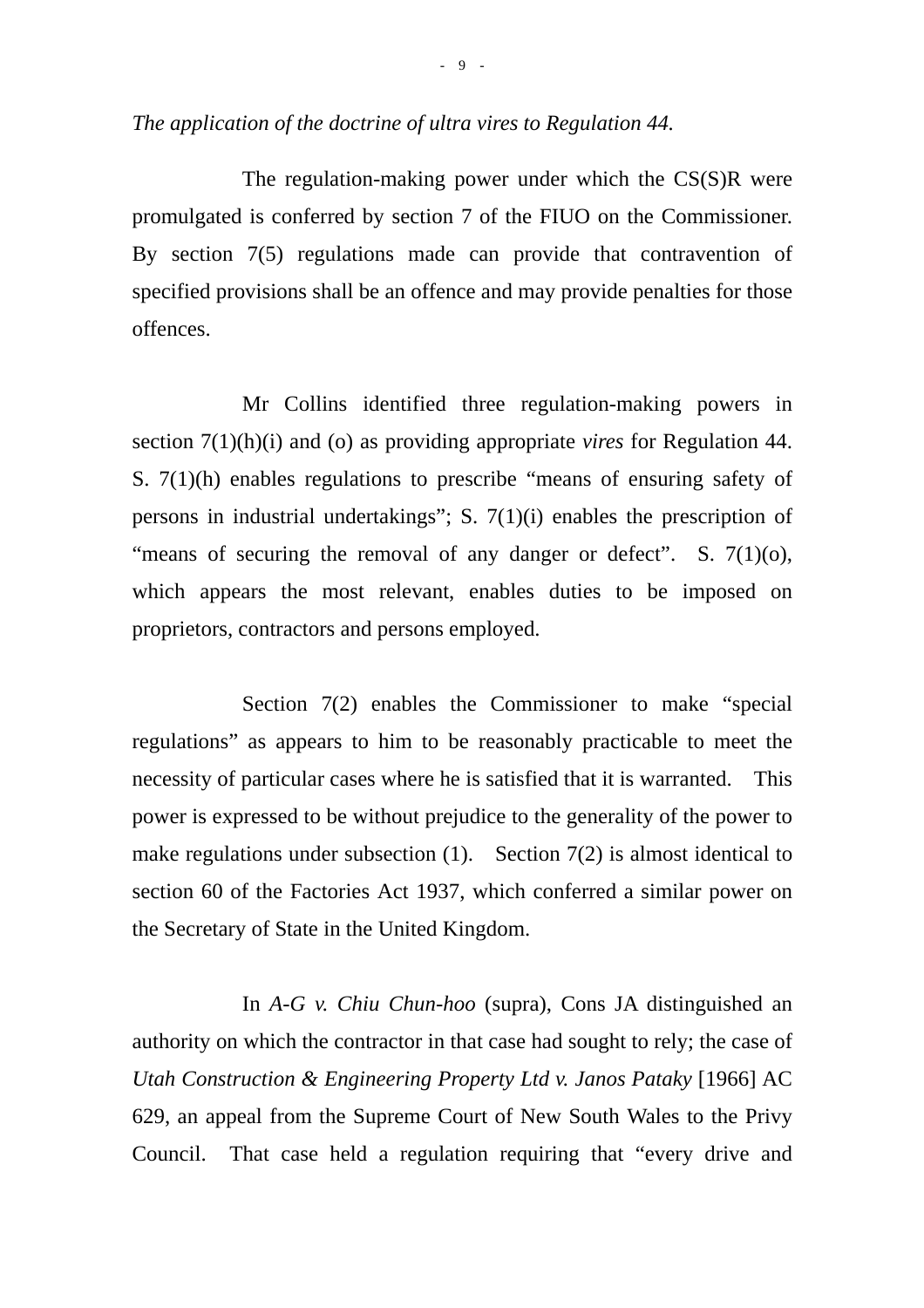tunnel should be securely protected and made safe for the persons employed therein" to be *ultra vires*.

 The enabling powers in *Utah Construction* authorised regulations for the manner of carrying out excavation work and safeguards and measures to be taken to secure the safety of persons doing such work. The Privy Council struck down the regulation as being unjustified under either provision, as it did not empower the imposition of a duty on employers to make a tunnel or drive absolutely safe and secondly, because the regulation did not indicate what measures ought to be taken.

 Cons JA distinguished Reg. 45 CS(S)R, which he was considering, from the defective regulation in *Utah Construction*, because it did not require the contractor to make the place absolutely safe, but only to meet the designated fencing criterion. "If he did that, he is immune from prosecution. He may instead, as already indicated, approach the Commissioner for dispensation. But in either of the events he will know what he has to do." (*Attorney General v. Chiu Chun-hoo* @5) (emphasis supplied)

 Mr Collins, submitted that under Regulation 44, the contractor does not know what to do and he should not be driven, as the Respondent suggested, to seek the Commissioner's approval every time he is in doubt about whether he has complied properly with the regulation.

Cons JA expressed doubt whether paragraph  $7(1)(o)$  of FIUO took the Commissioner's powers any further than those granted to him by the remaining paragraphs of section 7(1). Mr Collins submitted that such doubt was well-founded, because section 7(1)(o) is an enabling power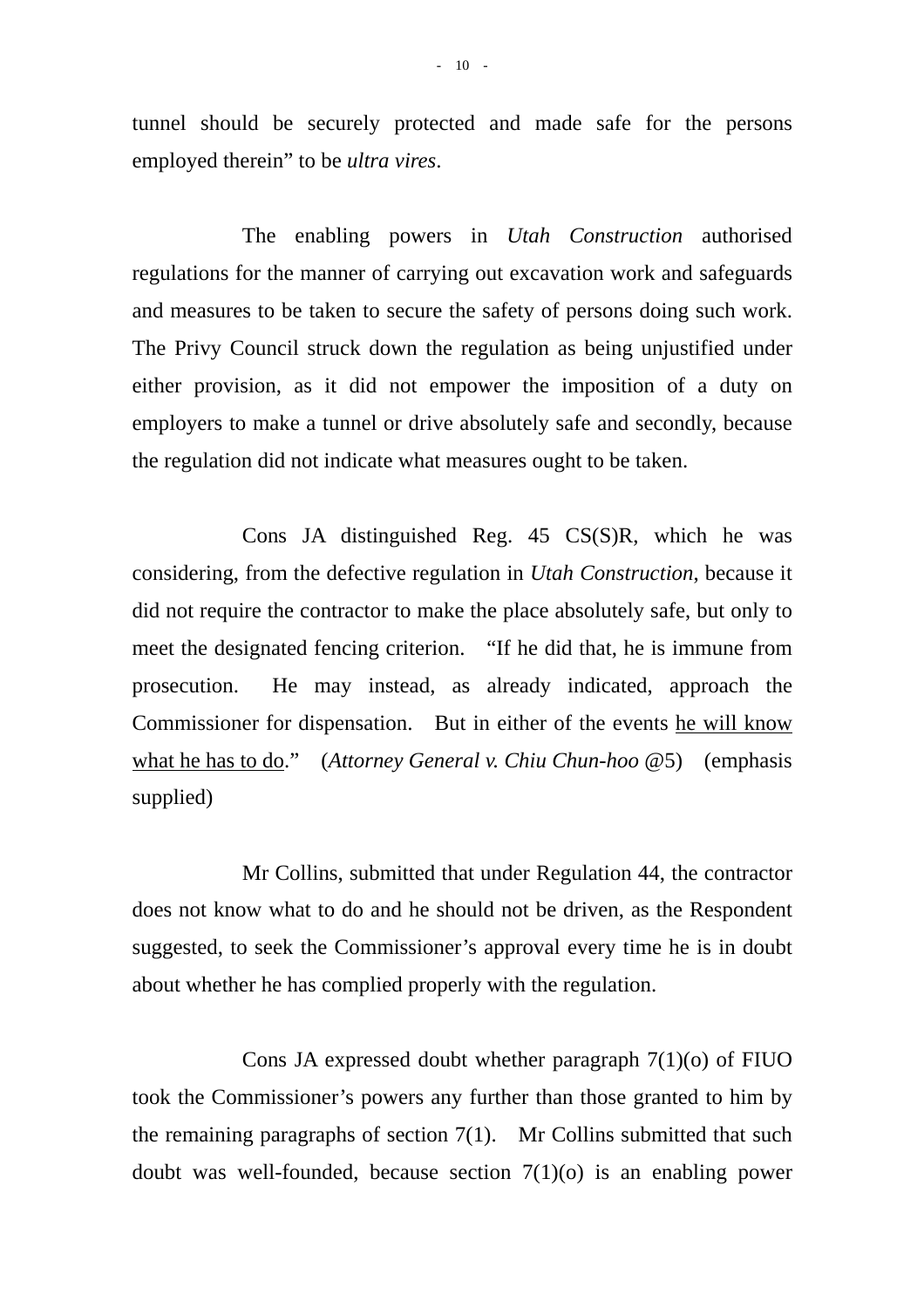which must be regarded as ancillary to the specific enabling powers in paragraphs (a) to (n). Paragraph (p) which follows, is of a similar nature, generally carrying into effect the provisions of this Ordinance.

 If that is so, Mr Collins suggests that the Commissioner is obliged to prescribe the means of ensuring safety, or of securing the removal of danger. Once he has done that, he may, under paragraph (o), make the provision of such means the subject of a duty. It is submitted that Regulation 44 of the CS(S)R is *ultra vires* the FIUO since it does not prescribe the means of securing safe fencing.

 Having considered the arguments advanced I am satisfied that the elements of the offence purportedly set out in Regulation 44 are incompletely defined because of the uncertainly in the words "to the satisfaction of the Commissioner", which means that those who are required to regulate their conduct according to the regulation cannot ascertain, before a prosecution is brought, what fencing measures would satisfy the Commissioner.

 I find that Regulation 44 is ultra vires the enabling powers conferred on the Commissioner of Labour by the Factories and Industrial Undertakings Ordinance, Cap 59. Accordingly the charge against the Appellant is struck out and the conviction quashed.

 As I have allowed the appeal on Appellant's first ground, it is not strictly necessary that I go on to consider the other two grounds of appeal. However I think it helpful to consider and rule on them. For the second ground, I am satisfied that the Appellant had established, on the balance of probabilities, from the evidence that was before the Magistrate,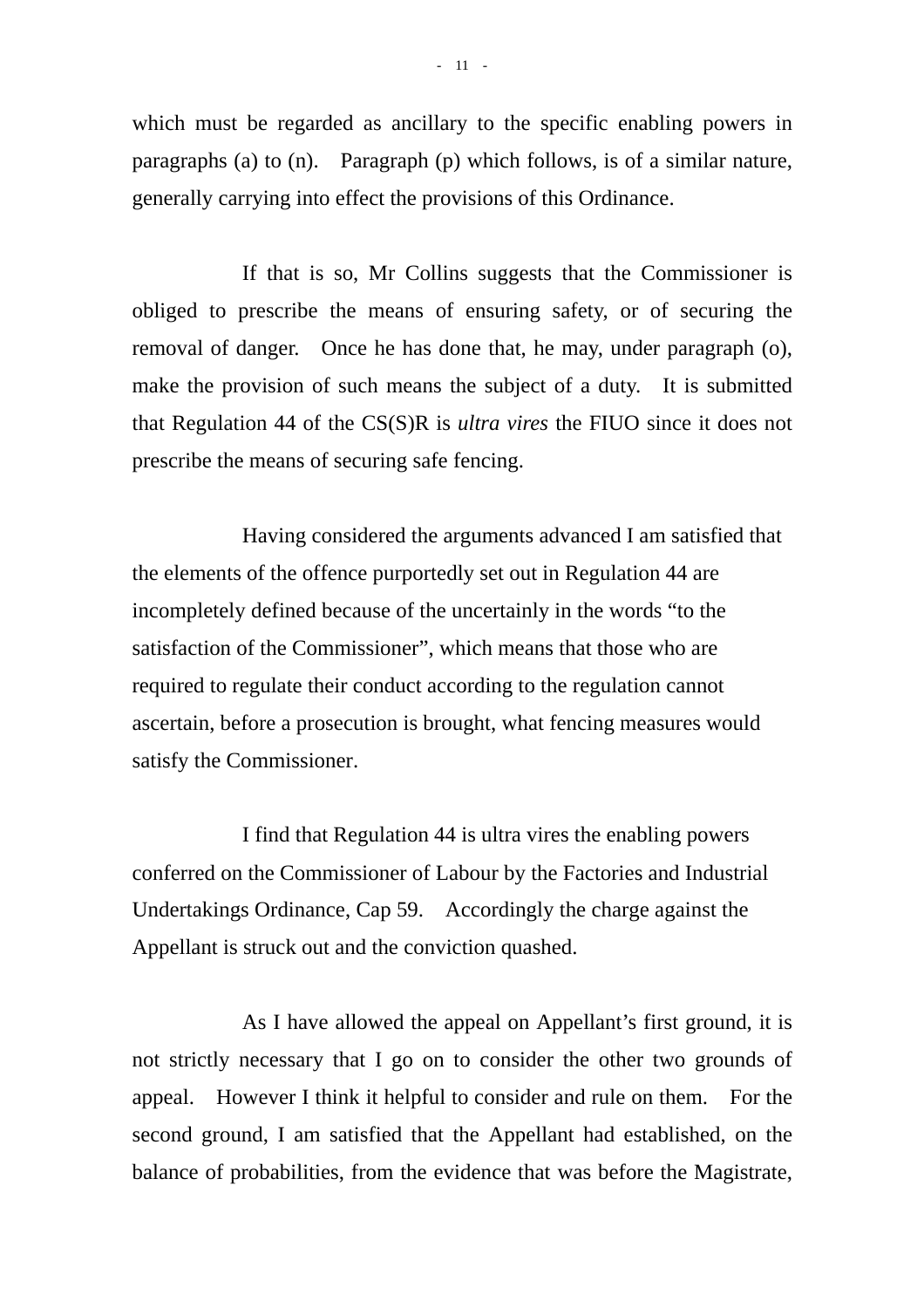that the Commissioner had been satisfied with the guarding arrangements and the Appellant had succeeded in discharging the onus.

 As what satisfies the Commissioner, must be something peculiarly within his own knowledge, it may be that he is satisfied at different times with different standards of protection. Counsel contended that as the standards under Regulation 44 are not prescribed by law, that was the effect of the words "to the satisfaction of the Commissioner". The Court had to take into account the objective effect of the promulgation of the Commissioner's standards, insofar as he regards them as acceptable. It is not only what the Commissioner or his agents say definitely, but also what they fail to say, especially where they have had a clear opportunity to comment on some particular standard. It is not enough, argues the Appellant, for the Commissioner to declare after a prosecution has been initiated what he says was the acceptable standard at the time of the alleged offence.

 In the present case it is submitted that the evidence at trial showed the Labour Department had failed to make known any requirements, whether generally to the industry, or to this contractor. The Appellant had been using drilling rigs over a period of 25 years without having attracted any opprobrium from the Commissioner as to the method of use or site practices. No recommendations had been made to the Appellant, or to the industry to introduce, for example, telescopic guards which better protected the revolving shaft. The use of any form of guard was a comparatively recent practice; fixed guards had been used only for the last 10 years by Appellant and others in the industry. Despite what must have been dozens of visits by Occupational Safety Officers to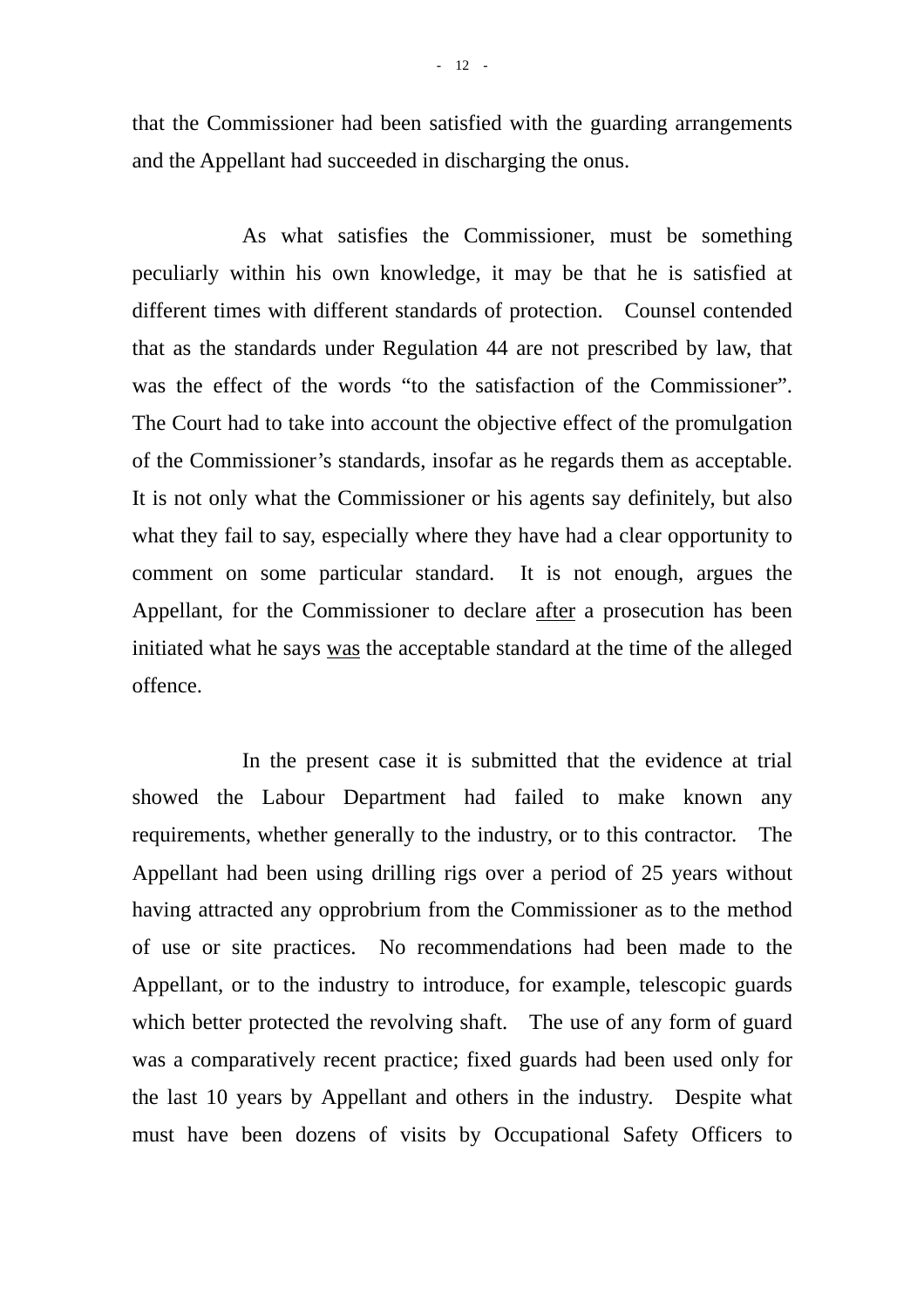construction sites where such rigs were operating, no cautions had been given, nor had prosecutions been instituted under Regulation 44.

 The Court's attention was drawn to the evidence of various witnesses in this regard. PW 2, the Occupational Safety Officer had no special knowledge of drilling rigs, nor had he ever inspected one prior to this accident. He had received no specific instructions as to what constituted fencing "to the Commissioner's satisfaction". Appellant's counsel complained that his attempts to pursue this line of cross-examination were blocked by the Magistrate, after prosecuting counsel objected.

 The proprietor of the sub-contracting company (PW 3) operating the rig, had had 10 years experience operating such rigs and had used this particular type for  $1\frac{1}{2}$  years. He said the rig was normal as was the safety guard; other guards he encountered were of the same type. Labour Department inspectors inspecting the site had never examined the rig, or offered advice about related safety measures.

 PW 5 was a Principal Safety Officer of the Labour Department. This witness recommended that the machine should be equipped with an adjustable guard, but that, suggested the Appellant, was with the benefit of hindsight. He did not say what the Commissioner's specific requirements were prior to the accident. He confirmed that until a few years ago adjustable guards on drilling rigs might not have been very common and were not common before the accident. He did not say that the Labour Department promoted the use of such guards before this accident. He confirmed that no relevant code of practice was promulgated by the Department and its only brochure about the guarding of machinery related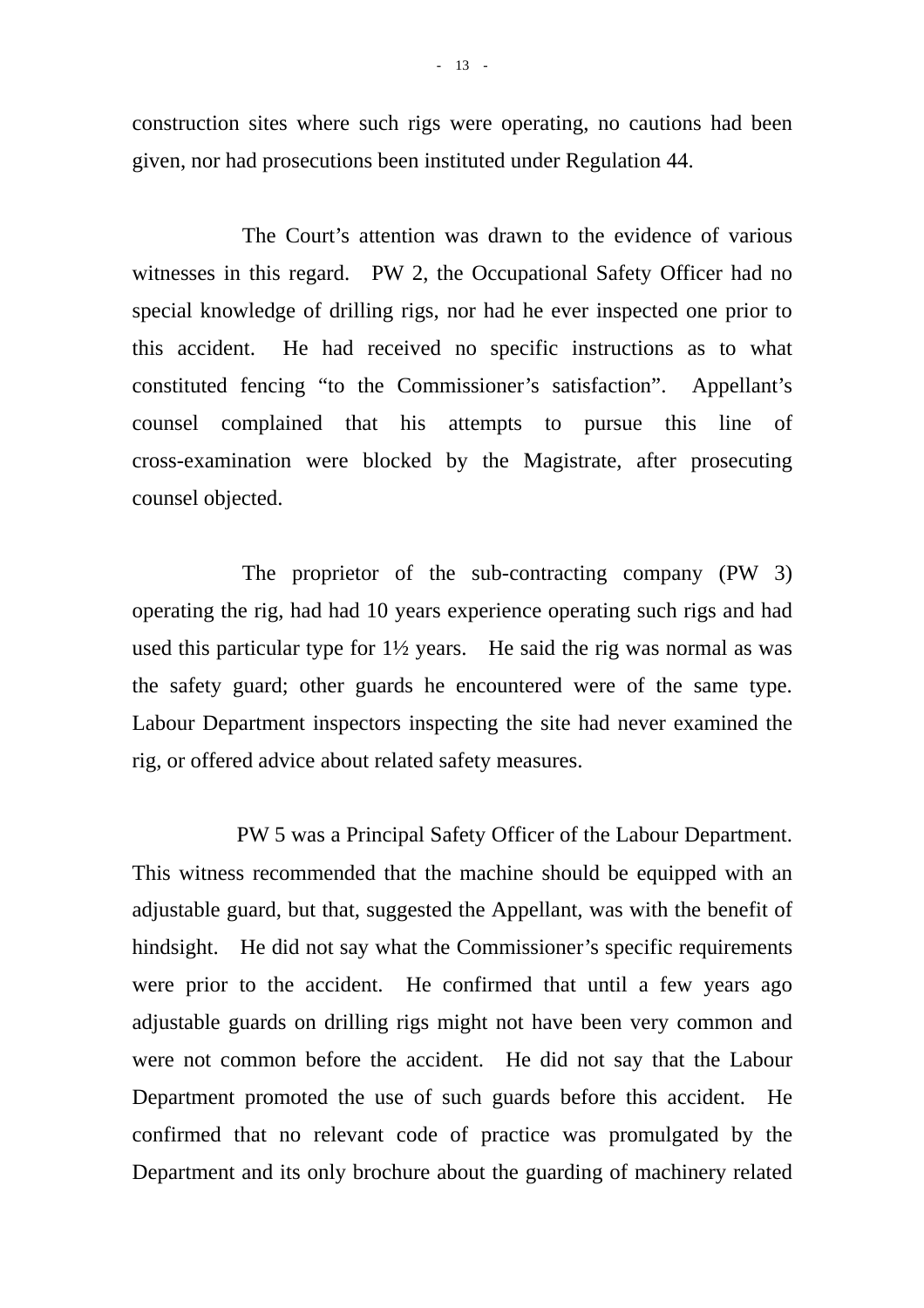to factory machinery. There were no specific written guide-lines, whether in the form of subsidiary legislation, codes of practice, or booklets, stating that drilling rigs should have adjustable guards, or indeed any guard.

 The trial transcript shows this witness appeared reluctant, or unable, to explain what he understood by the words "to the satisfaction of the Commissioner".

 The defence called as witness the Appellant's Safety Consultant, who produced inspectorate reports from the Labour Department for the period 1996 until 21 January 2000. None raised any complaint about rigs nor was any requirement for guards on drilling rigs noted. Only in January 2000, some 8 months after this accident, was the matter raised.

 The Safety Consultant said that non-adjustable guards only became usual some five years before the accident, at the time of the airport construction. The Labour Department was not the motivating force for introducing such guards, rather it was an industry move towards greater safety. He confirmed there had been no complaint about the fixed guard, a standard type, fitted to this particular rig. This witness said that adjustable guards, were used very rarely, and were still uncommon even at the time of the trial.

 Overall it appeared that before 6 January 1999, the fencing of drilling rigs was a matter for individual contractors. The requisite standards were not mentioned in inspectorate reports, at least in Appellant's case, nor had the Labour Department advised the industry generally about the need for guards.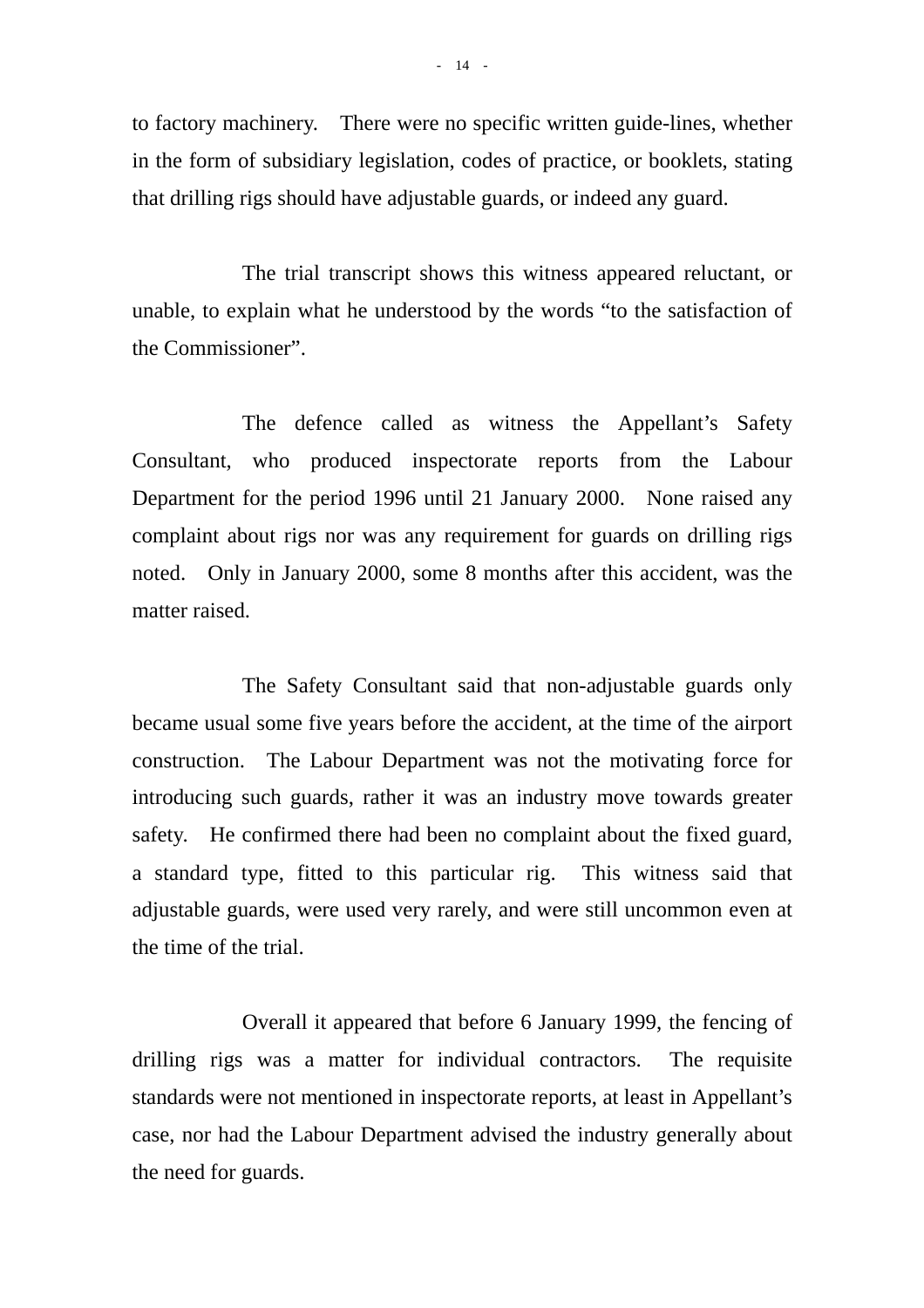I am satisfied from the evidence that if Regulation 44 did place an onus on the Appellant, that the Appellant had discharged it. Given that the Magistrate considered this onus was cast on the Appellant, it is unfortunate that he prevented the Appellant questioning witnesses on matters relevant to discharging it.

 This leads to the Appellant's third ground of appeal, that, even if the Court holds the evidence does not go far enough to discharge the onus, the Appellant was prevented unfairly by the rulings of the Magistrate from placing relevant issues before the Court.

 Appellant's counsel submitted that evidence of industry-wide practices and of the safety inspectorate's dealings over the years with the Appellant were relevant to discharging the onus, in particular the history of this drilling rig. The transcript shows that the Magistrate blocked questions about the purpose of routine visits by Inspectors and whether they provided advice to contractors; that he confined attempts to question PW 3 about inspection visits over his 10 years experience to the operation of that rig at the particular site; that he stopped questioning of the prosecution's expert witnesses about steps the Labour Department took to make known to contractors the standards that operators of machinery should observe; as well as questions about the number of drilling rigs Appellant operated and questions about inspectorate reports on the Appellant. The Magistrate did not appreciate that even though a report did not refer to a particular rig, the contents of the report might, nonetheless, be relevant to discharging the onus the Appellant bore.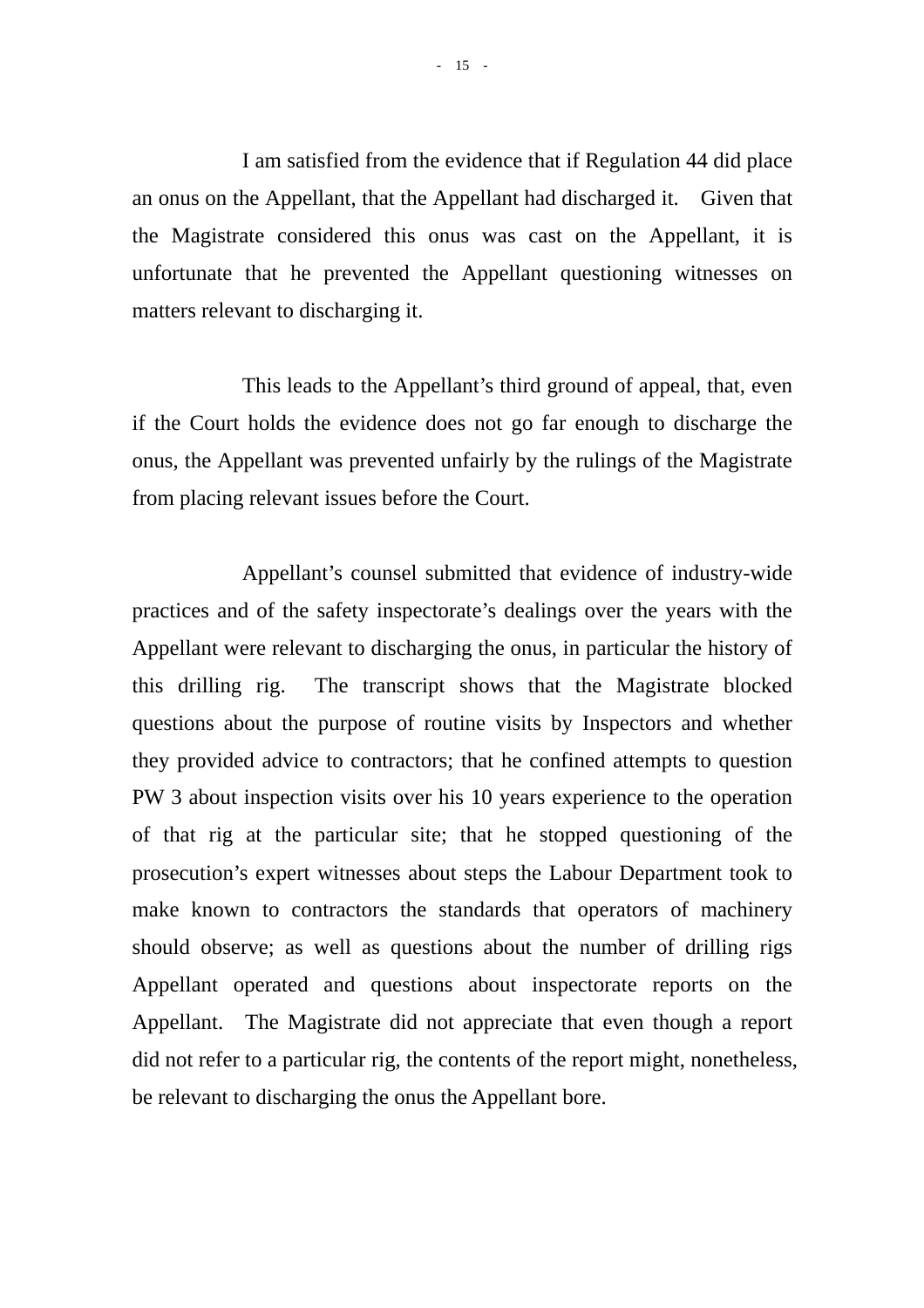The Magistrate unnecessarily restricted the Appellant in adducing the evidence necessary to satisfy the requirements of Regulation 44, as he himself had interpreted it. Once he had ruled that the Appellant bore the onus, it was incumbent on the Magistrate, subject to the usual rules of admissibility and relevance, to allow the Appellant to adduce evidence, to show the attitude of the Labour Department and the standards of the industry, both as known to the industry operators and also as promulgated, if promulgated at all, by the Labour Department's Occupational Safety Inspectors. To confine witnesses to the specific drilling rig and to the particular site, when the Appellant had to show on a balance of probabilities, what satisfied the Commissioner in terms of Regulation 44, was unfairly restrictive.

 Accordingly, I allow the appeal on the basis of the Appellant's first ground and conclude that Regulation 44 in its current form is *ultra vires* its enabling legislation. If that had not been so, the Appellant would have succeeded on the second ground of appeal as the evidence at trial showed that the Appellant had done all it could to establish on the balance of probabilities that the guard fencing was to the satisfaction of the Commissioner. For ground 3, the Magistrate wrongly restricted the Appellant from questioning on relevant matters, once he had ruled there was an onus on Appellant to show that the Commissioner had been satisfied. That could only be done by reviewing on a wide ambit industry practices and the Labour Department attitude as manifested over a period of time.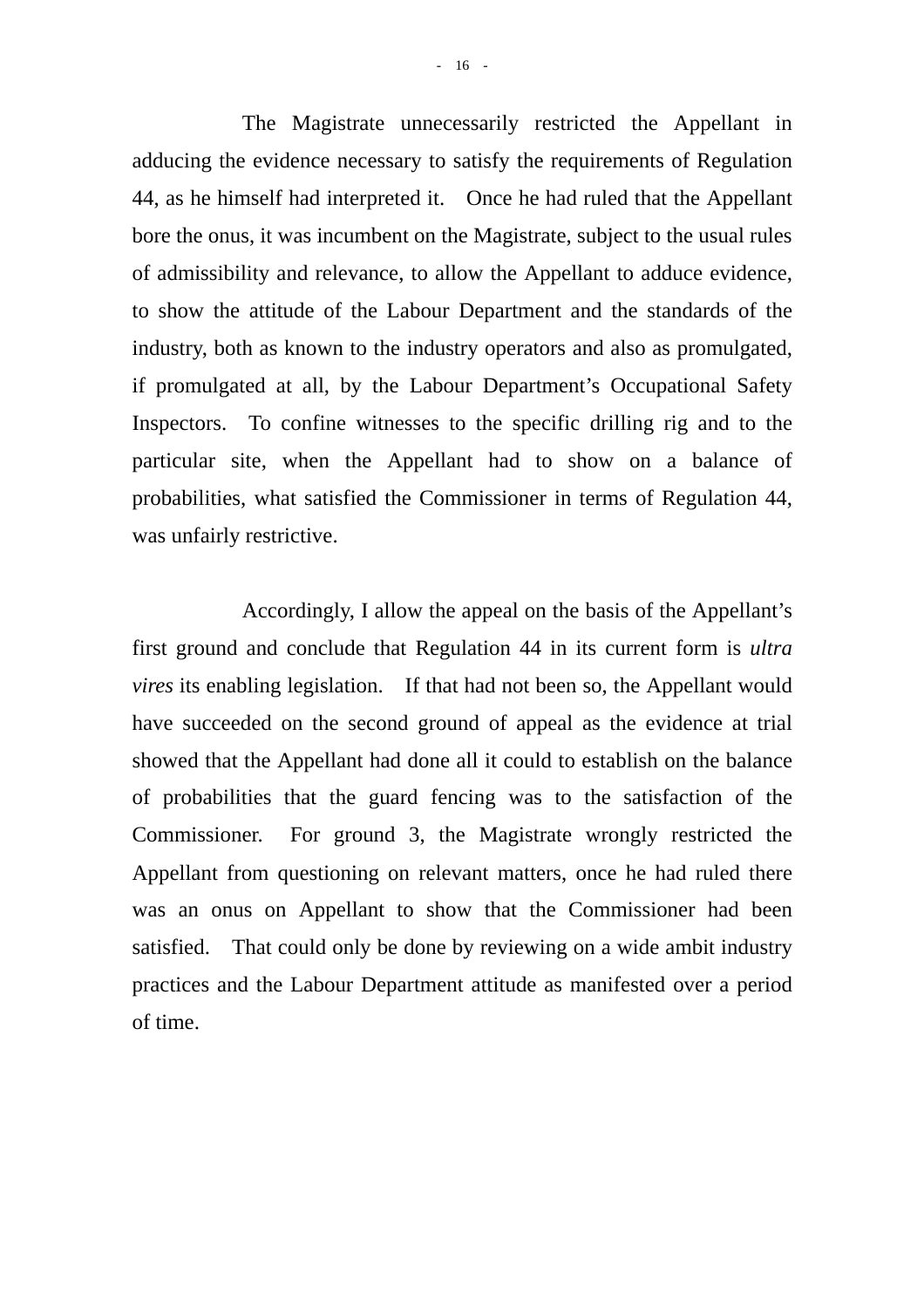The fine paid by the Appellant is ordered to be returned.

 (C-M Beeson) Judge of the Court of First Instance

Mr Henry Hung, GC, for the DPP

Mr James Collins, instructed by Messrs Liu Choi & Chan, for the Appellant